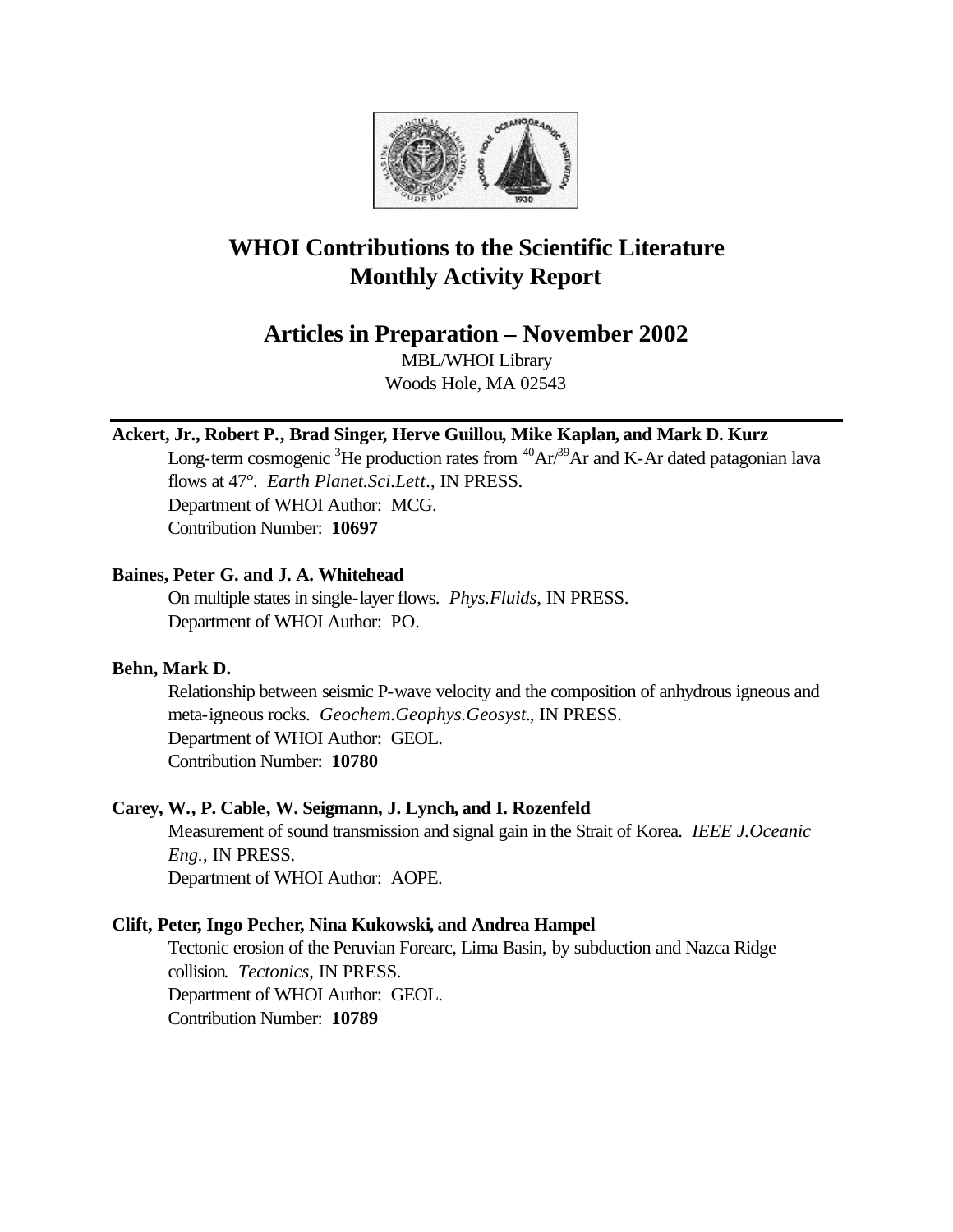#### **Foote, K. G. and T. K. Stanton**

*Observing Aquatic Organisms by Sound and Light,* Spring-Verlag, IN PRESS. Department of WHOI Author: AOPE.

#### **Georgen, Jennifer E., Mark D. Kurz, Henry J. B. Dick, and Jian Lin**

Low  ${}^{3}\text{He}^{4}\text{He}$  ratios in basalt glasses from the western Southwest Indian Ridge (10°-24°E). *Earth Planet.Sci.Lett.*, IN PRESS. Department of WHOI Author: MCG. Contribution Number: **10694**

#### **Hoagland, P., K. M. Riaf, D. Jin, and H. L. Kite-Powell**

A comparison of access systems for natural reseources: Drawing lessons for ocean aquaculture in the U.S. Exclusive Economic Zone. In: *Open-Ocean Aquaculture: From Research to Commercial Reality,* C. Bridger and B. Costa-Pierce (eds.), Charleston, SC: World Aquaculture Society, IN PRESS. Department of WHOI Author: MPC.

#### **Jin, D., P. Hoagland and H. L. Kite-Powell**

A model of the optimal scale of open-ocean aquaculture. In: *Open-Ocean Aquaculture: From Research to Commercial Reality,* C. Bridger and B. Costa-Pierce (eds.), Charleston, SC: World Aquaculture Society, IN PRESS. Department of WHOI Author: MPC.

#### **Jones, A. G. and Xavier Garcia**

Okat Bay MT dataset case study: A lesson in dimensionality. *Geophysics*, IN PRESS. Department of WHOI Author: AOPE.

#### **Kite-Powell, H. L., P. Hoagland, D. Jin, and K. Murray**

Economics of open ocean growout of shellfish in New England: Sea scallops and blue mussels. In: *Open-Ocean Aquaculture: From Research to Commercial Reality*, C. Bridger and B. Costa-Pierce (eds.), Charleston, SC: World Aquaculture Society, IN PRESS. Department of WHOI Author: MPC.

#### **Kite-Powell, H. L., P. Hoagland, D. Jin, and K. Murray**

Open ocean growout of finfish in New England: A bioeconomic model. In: *Open-Ocean Aquaculture: From Research to Commercial Reality,* C. Bridger and B. Costa-Pierce (eds.), Charleston, SC: World Aquaculture Society, IN PRESS. Department of WHOI Author: MPC.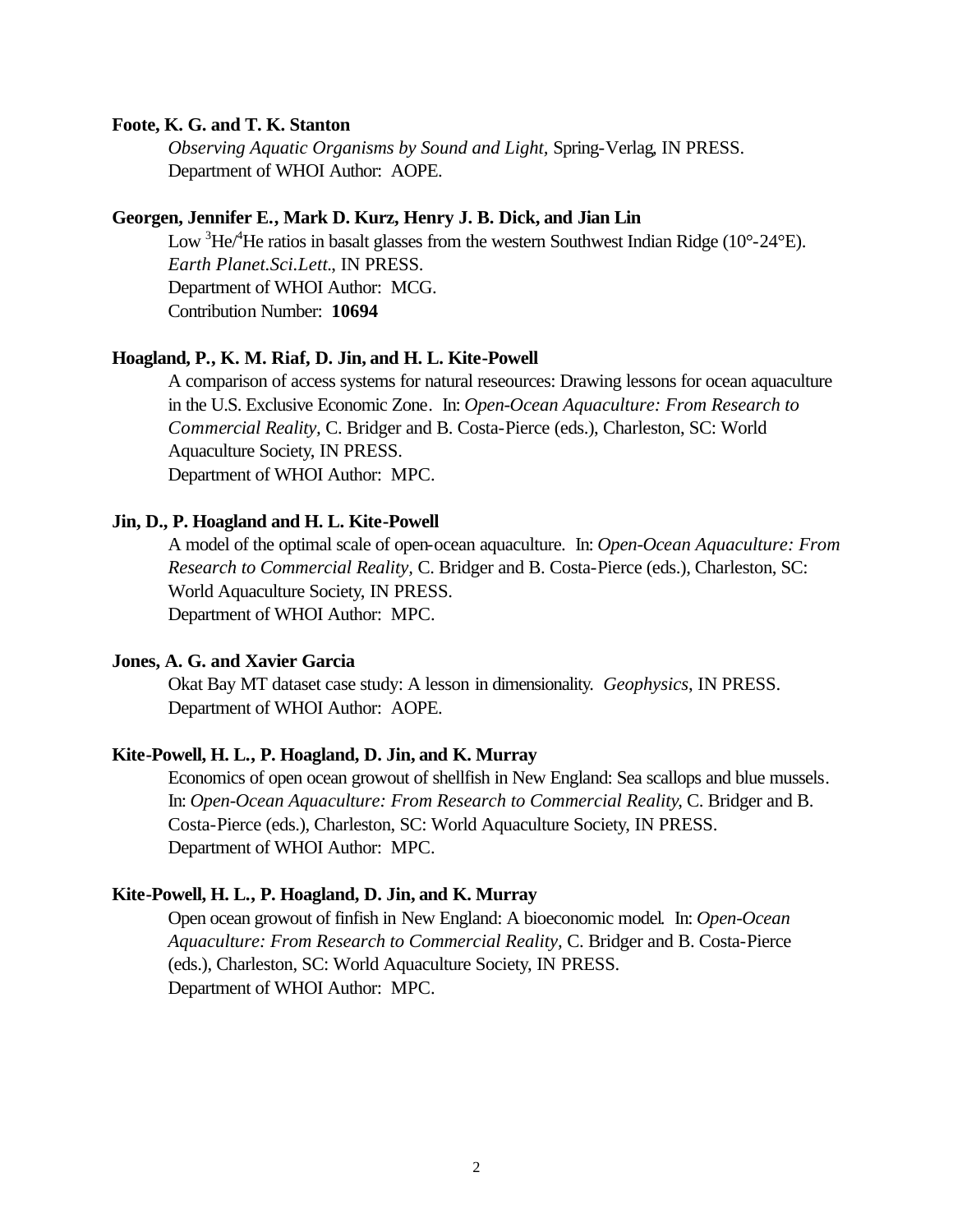#### **Lee, Jae, Il, Peter D. Clift, Graham Layne, Joel Blum, and Ali Athar Khan**

Sediment flux in the modern Indus River inferred from the trace element composition of detrital amphibole grains. *Sediment.Geol.*, IN PRESS. Department of WHOI Author: GEOL. Contribution Number: **10829**

#### **Makris, N., P. Ratilai, Y. Lai, and E. K. Scheer**

The Geoclutter experiment: Remotely imaging subbottom geomorphology in shallow water. *J.Acoust.Soc.Am.*, IN PRESS. Department of WHOI Author: AOPE.

#### **McGillicuddy, D. J., L. A. Anderson, S. C. Doney, and M. E. Maltrud**

Eddy-driven sources and sinks of nutrients in the upper ocean: Results from a 0.1° resolution model of the North Atlantic. *Glob.Biogeochem.Cycles*, IN PRESS. Department of WHOI Author: AOPE. Contribution Number: **10698**

#### **Meinen, C. S., D. S. Luther, D. R. Watts, K. L. Tracey, A. D. Chave, and J. Richman**

Combining inverted echo sounder and horizontal electric field recorder measurements to obtain absolute velocity profiles. *J.Atm.Oceanic Tech.*, IN PRESS. Department of WHOI Author: AOPE.

#### **Milkov, Alexei V., Roger Sassen, Tatiyane V. Apanasovich, and Farid G. Dadashev**

Global gas flux from mud volcanoes: A significant source of fossil methane in the atmosphere and the ocean. *Geophys.Res.Lett.*, IN PRESS. Department of WHOI Author: GEOL. Contribution Number: **10782**

#### **Potty, G. R. and Lynch, J. F.**

Inversion for sediment geoacoustic properties at the New England Bight. *J.Acoust.Soc.Am.*, IN PRESS. Department of WHOI Author: AOPE.

# **Schneider, R. J., S-W. Kim, K. F. von Reden, J. M. Hayes, J. S. C. Wills, V. S. Griffin, A. L. Sessions, and S. Sylva**

A gas ion source for continuous-flow AMS. *Nucl.Instrum.Methods Phys.Res*, IN PRESS. Department of WHOI Author: GEOL. Contribution Number: **10783**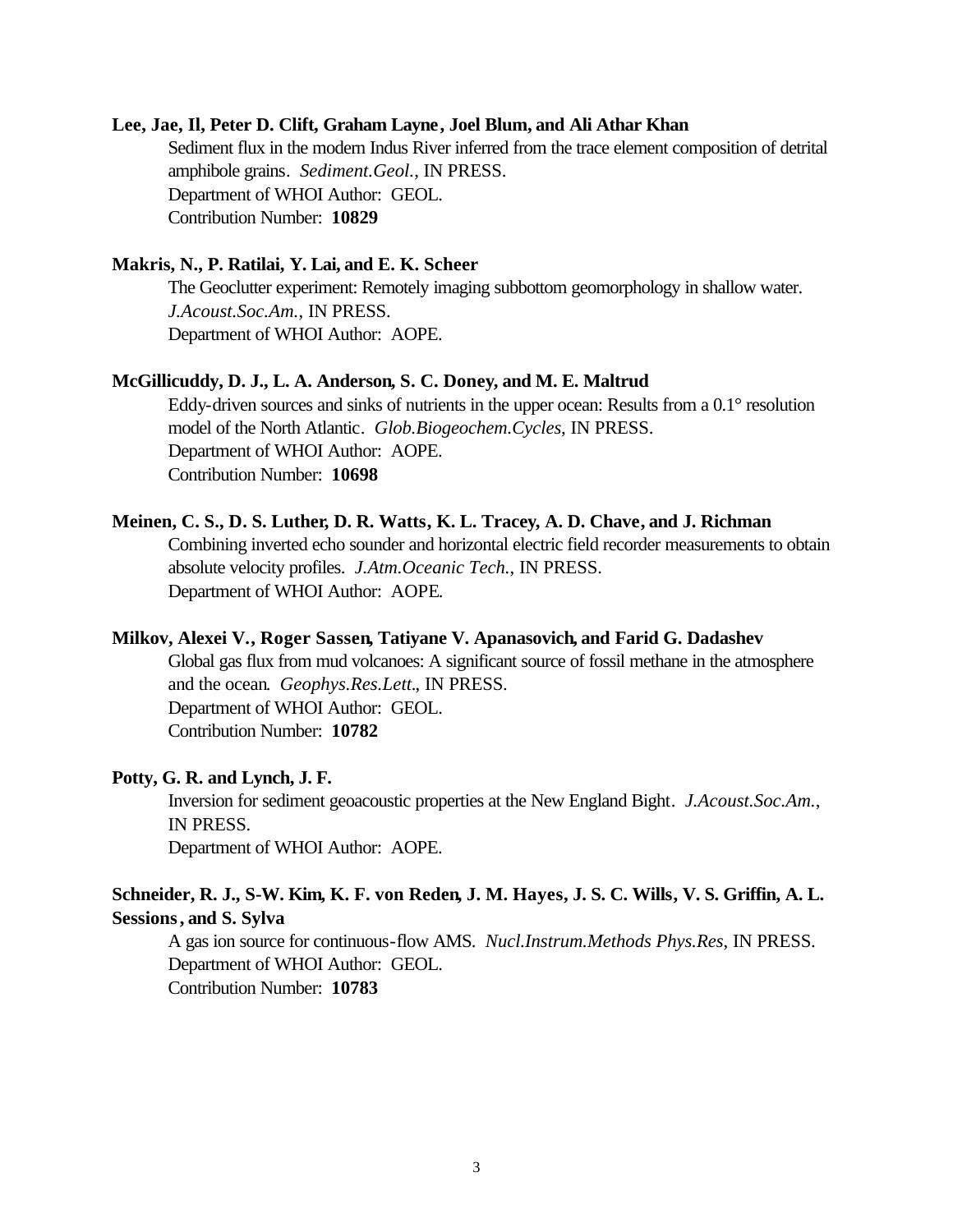# **Shah, A. K., A. H. Cormier, W. B. F. Ryan, W. Jin, J. Sinton, E. Bergmanis, J. Carlut, A. Bradley, and D. Yoerger**

Episodic dike swarms inferred from near-bottom magnetic anomaly maps in the southern East Pacific Rise. *J.Geophys.Res.*, IN PRESS. Department of WHOI Author: AOPE.

# **Stanton, Timothy K., D. Benjamin Reeder, and J. Michael Jech**

Inference of fish orientation from broadband acoustic echoes. *ICES J.Mar.Sci.*, IN PRESS. Department of WHOI Author: AOPE. Contribution Number: **10788**

# **Techet, A., X. Yhang, M. Wolfgang, J. Kumph, F. Hover, D. Yue, M. Triantafyllou, E. Anderson, W. McGillis, and M. Grosenbaugh**

Flow control of flexible-hull vehicles. In: *11th International Symposium on Unmanned Untethered Submersible Technology (UUST99), August 22-25, 1999, New England Center, Durham, New Hampshire, USA*, IN PRESS. Department of WHOI Author: AOPE.

#### **Tivey, Margaret**

Environmental conditions with active seafloor vent structures: Sensitivity to vent fluid composition and fluid flow. In: *Subseafloor Biosphere at Mid-Ocean Ridges*, W. Wilcock, C. Cary, E. DeLong, D. Kelley, J. Baross (eds). Geophysical Monograph, American Geophysical Union, IN PRESS. Department of WHOI Author: MCG. Contribution Number: **10696**

### **Uchupi, E., S. A. Swift, and D. A. Ross**

Morphology and Late Quaternary sedimentation in the Gulf of Oman Basin. *J.Geophys.Res.*, IN PRESS, . Department of WHOI Author: GEOL. Contribution Number: **10786**